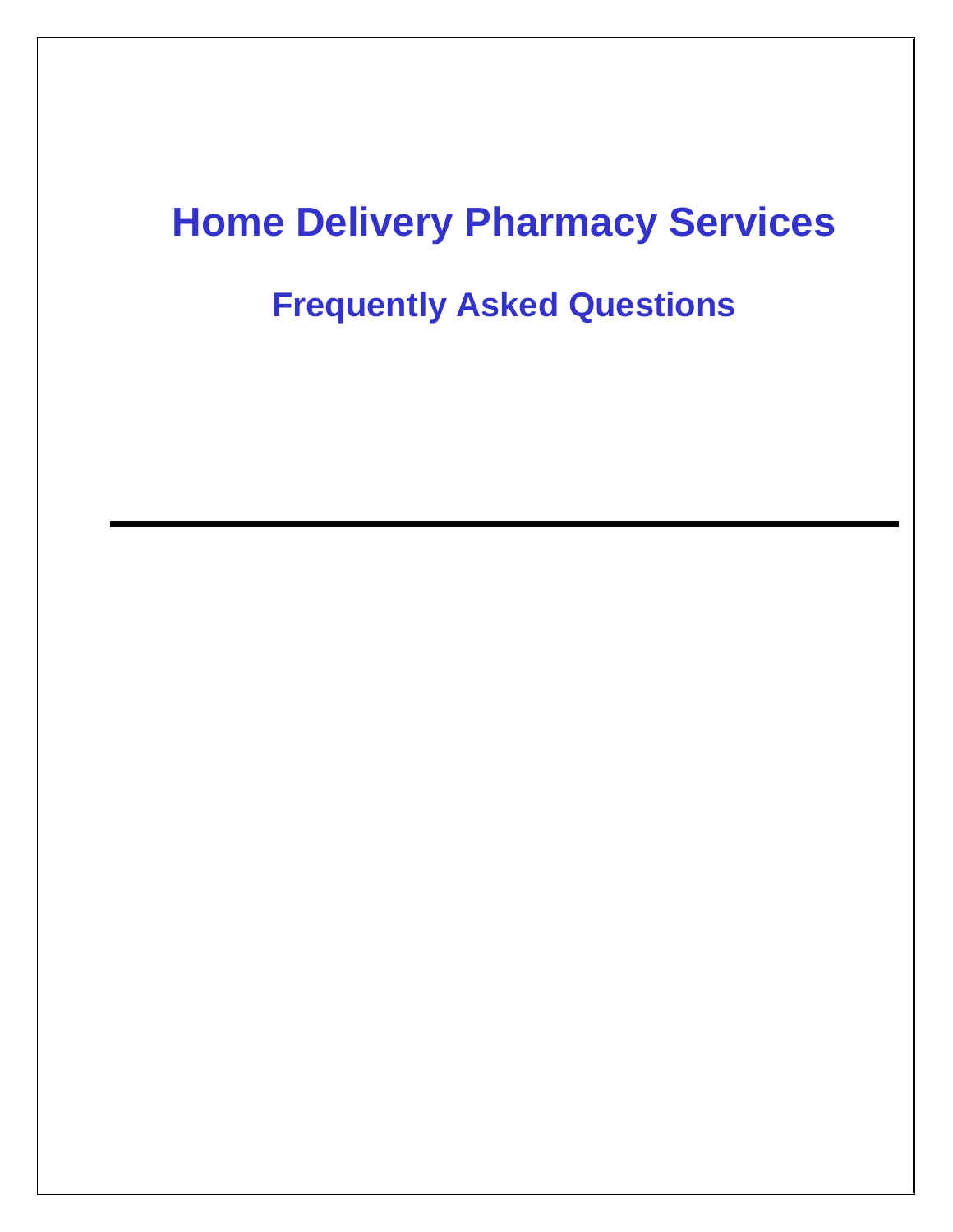| <b>GETTING STARTED/ORDERING A PRESCRIPTION</b> | Page 3  |
|------------------------------------------------|---------|
| <b>FAXES</b>                                   | Page 4  |
| <b>PROCESSING/DISPENSING</b>                   | Page 5  |
| <b>NOTIFICATIONS</b>                           | Page 7  |
| <b>PATIENTS</b>                                | Page 7  |
| <b>REPLACEMENT/RETURNS</b>                     | Page 8  |
| <b>SHIPPING</b>                                | Page 9  |
| <b>BILLING/ACCOUNTS RECEIVABLE</b>             | Page 10 |
| <b>WEB</b>                                     | Page 12 |
| <b>MISCELLANEOUS</b>                           | Page 13 |
| <b>CONTACT INFORMATION</b>                     | Page 14 |

Note: Documentation is accurate as of the revision date. Processes are subject to changes as a part of standard business practices.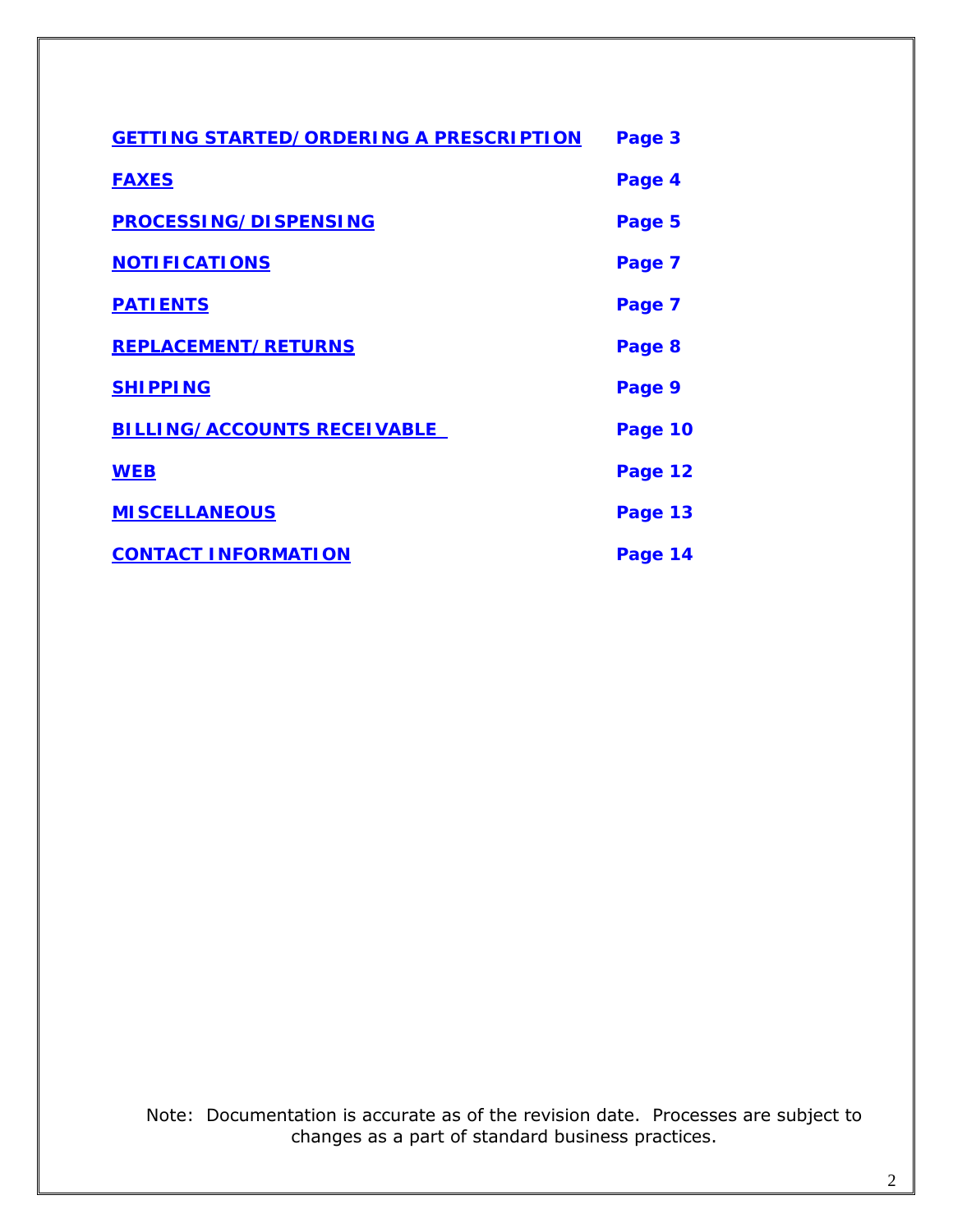# <span id="page-2-0"></span>**GETTING STARTED/ORDERING A PRESCRIPTION:**

# **1. How can a patient order a prescription for Home Delivery? Mail:**

- Obtain a new prescription from your doctor for your medication(s), requesting a 3 month supply with 3 refills, or the maximum your benefit allows through home delivery pharmacy services. PLEASE NOTE: Express Scripts will process all prescriptions at time of receipt.
- Complete the Patient Profile section of the Express Scripts home delivery profile form for covered patients.
- Mail the prescription(s) along with your applicable payment and profile form to:

# Express Scripts Home Delivery PO Box 66785 St Louis, MO 63166-6785

 **Phone:** Physicians can call in prescriptions for home delivery pharmacy: 866-924-8534

**Web:** Members may access the pharmacy information using the anthem.com website to print a home delivery pharmacy order form. In addition, members can request Express Scripts to transfer prescriptions from the retail pharmacy to the Express Scripts home delivery pharmacy.

**Fax:** In accordance with the Board of Pharmacy, Express Scripts Home Delivery Pharmacy Services will only accept faxed prescription requests *sent directly from a physician or physician's office.* PLEASE NOTE: Express Scripts will process all faxed prescriptions at the time of receipt. The physician must include the following information along with the prescription:

- Patient's name
- Patient's date of birth
- Patient's complete address
- Patient and/or Cardholder identification number
- Prescribing physician's name, office phone number, and fax number
- Prescribing physician's DEA number
- Prescribing physician's signature
- **Only** physician or physician's office should fax coversheet containing the full name of person faxing the prescription, a telephone number (if different than above), and the time and date of transmission. Faxed prescription requests should be forwarded to Express Scripts Home Delivery Pharmacy at:

 Physician Fax Number to Express Scripts Home Delivery # 800-600-8105

• Please allow 24-48 business hours for a faxed prescription to be visible.

# **2. How can a patient refill a prescription?**

**Mail:** Patients may order a refill using the refill request form included in the initial prescription package.

**Web:** Patients may place orders for refills online by logging into anthem.com and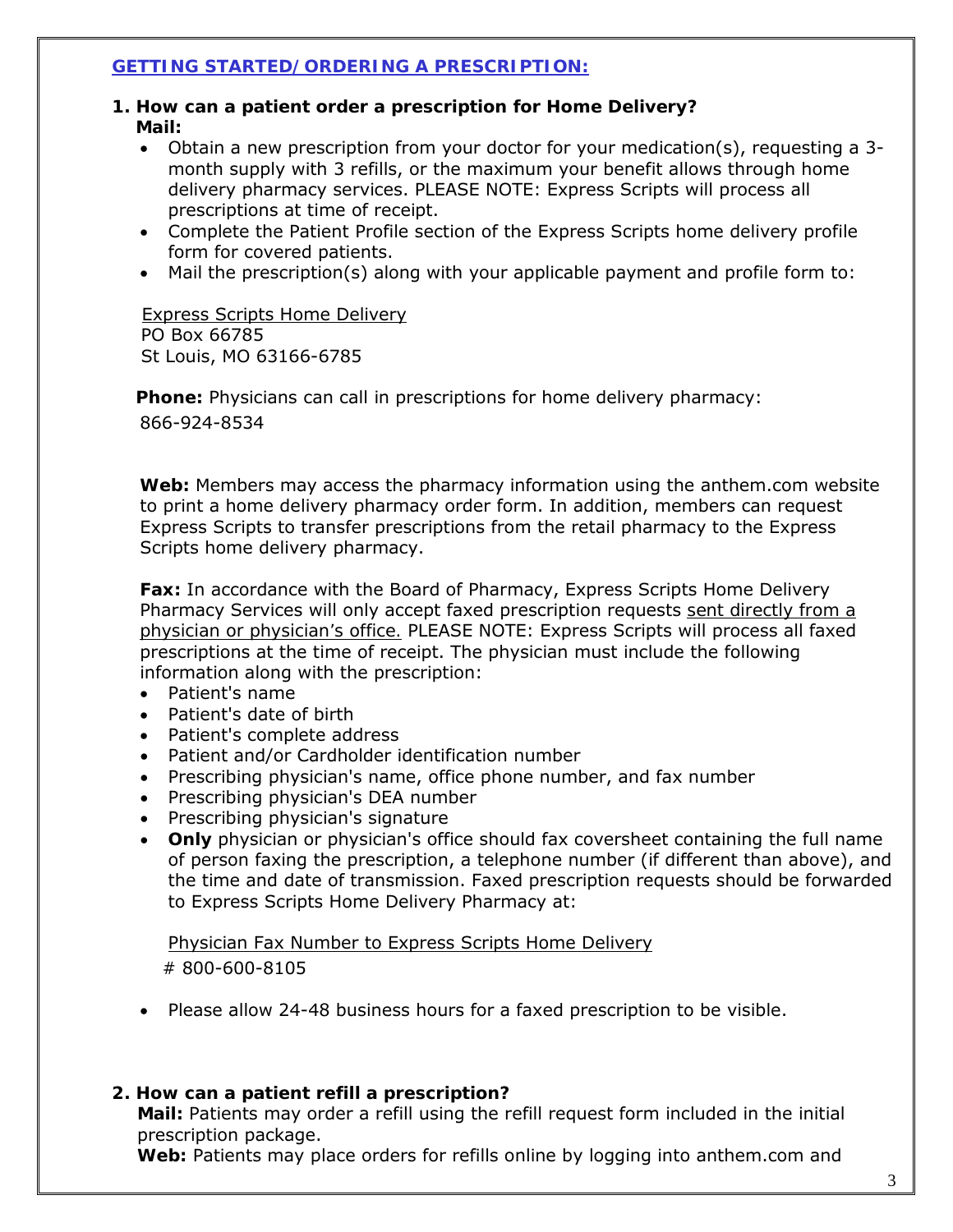selecting the " Pharmacy" section.

**Telephone:** Patients may order refills 24-hours a day by opting to talk directly to customer service or by using a touch-tone phone to input refill orders electronically.

**3. Do new mail order users need to fill out a mail order profile form each time a prescription is sent in?** 

No. It is only necessary to complete this form the first time a patient orders medication, unless any information changes. Please list all medications being taken so we can review for potential interactions. Provide additional information on a separate sheet of paper if necessary. If a patient prefers a nickname rather than a given name, please write the name in the appropriate space.

# **4. Can a patient send in more than one prescription at a time?**

Yes. We will process all of the prescriptions you mail to our pharmacy according to your benefit.

# **5. How does a patient pay for prescriptions?**

Express Scripts suggests that all orders include payment to allow processing without delay. Orders may be paid by:

- VISA, MasterCard, American Express, or Discover
- Bank-issued debit card
- Personal check or money order
- FSA or HSA card

# **6. How long will a patient have to wait for their order?**

Pharmacy processing time will average about two to five business days; however, patients should allow additional time for postal service delivery. **It is advisable for first-time users of the home delivery pharmacy to have at least a 30-day supply of medication on hand** when a request is placed with Express Scripts Home Delivery Pharmacy. If the prescription order has insufficient information, or if we need to contact the prescribing physician, delivery could take longer. It is advisable for firsttime users of the home delivery pharmacy to ask the doctor for two signed prescriptions:

- One for an initial supply to be filled at their local retail participating pharmacy
- The second for up to a 3-month supply with refills to send to Express Scripts

# <span id="page-3-0"></span>**FAXES:**

#### **7. Can prescriptions be faxed to the home delivery pharmacy?**

Patients cannot fax a prescription to an Express Scripts pharmacy. We only accept faxed prescriptions directly from a doctor. If a patient has less than a 14-day supply, they should obtain a short-term supply at a participating pharmacy. The home delivery facility does not accept faxed prescriptions for **Class II (C2)** (controlled substance) prescriptions OR for Accutane, Amnesteen (isotretinoin), or Lotronex (alosetron). **In accordance with Missouri law, all Class II (C2) prescriptions written for a supply greater than 30 days require a diagnosis on the prescription.** 

Physician Fax Number to Express Scripts Home Delivery

# 800-600-8105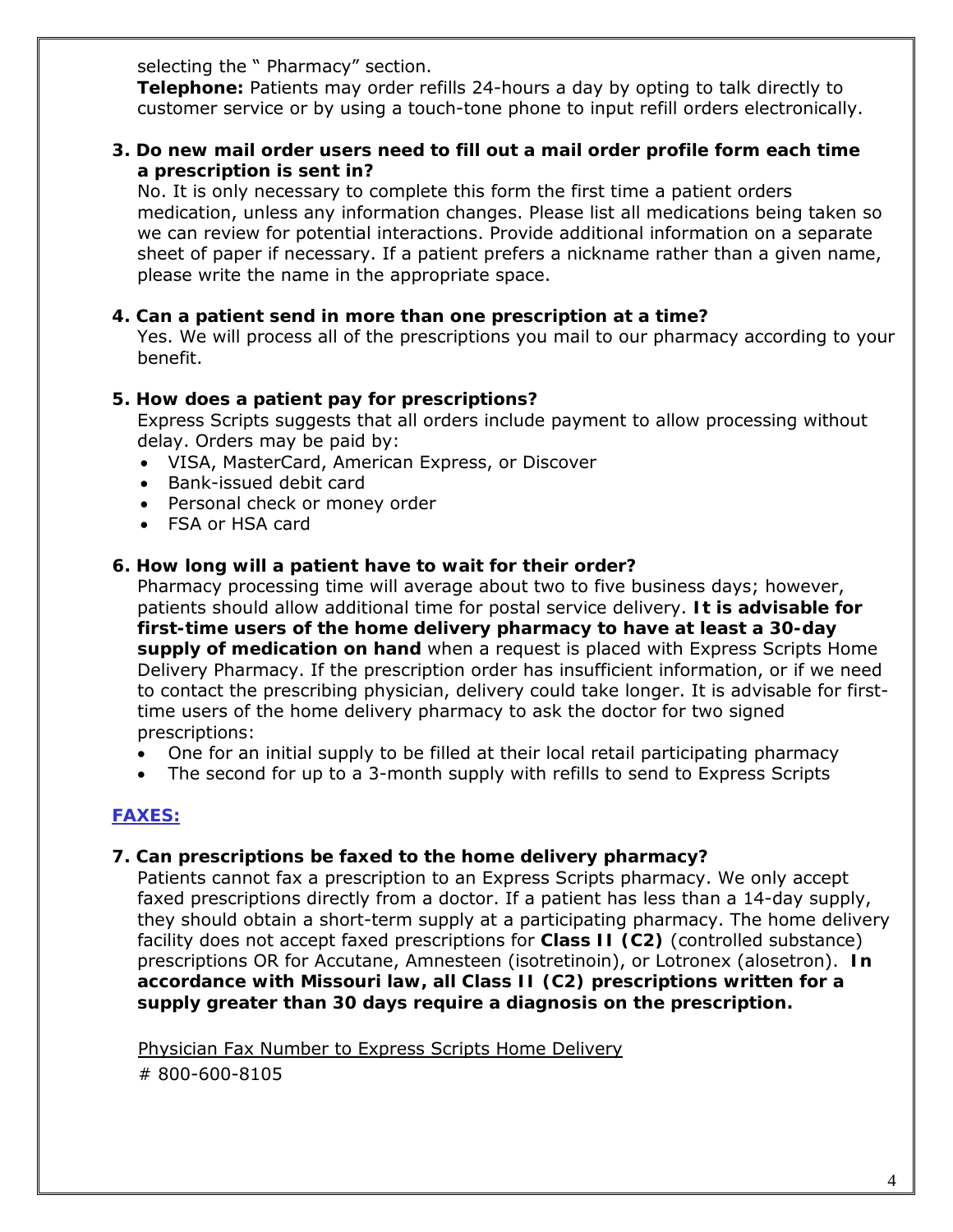# **8. What is the turnaround time for the data entry of prescriptions faxed from a doctor's office?**

Receipt of faxed prescriptions will not be visible immediately. Faxed prescriptions take 24-48 business hours to be visible in the Express Scripts home delivery system. When a patient care advocate discusses faxed prescriptions, they provide a 24- to 48-hour turnaround timeframe.

# **9. Who can request a copy of a prescription? Can copies be faxed?**

State law allows the pharmacy to provide a copy of a prescription to the patient. Patients can request a copy of their prescription by calling the patient care contact center. Express Scripts will only fax copies of prescriptions to the prescribing doctors' offices. A copy is provided to the client if the patient specifically requests it in writing.

# <span id="page-4-0"></span>**PROCESSING/DISPENSING:**

**10. What does it mean when a Home Delivery medication is on back order?**  When an order is received for a medication that is no longer available from the manufacturer and is unavailable for a period of time, medications that can be filled within the order continue to process.

Express Scripts attempts to make contact with the prescriber for an alternative medication and with the patient to provide status, when possible. When an alternative is not prescribed, a letter of explanation is sent to the patient.

**11. What occurs if a patient sends in a prescription written for a future date?** Express Scripts is unable to hold prescriptions to fill in the future. Prescriptions written for a future date are returned to the patient if a hardcopy prescription is submitted.

# **12. Can compounds be filled at Home Delivery?**

Some compounds can be filled at home delivery pharmacies. Depending upon the ingredient availability and stability, some compounds are not suitable to fill at home delivery pharmacies. Add a minimum of three business days to normal turnaround time if Express Scripts requires ordering an ingredient and the product requires hours to compound. Common forms of compounds include capsules, troches, suppositories, creams, and topical syringes. Express Scripts is unable to make sterile or injectable products.

**13. Is an existing prescription expired when a new prescription is received for the same medication?**

Yes, when a prescription with an increase in dosage is received, the existing prescription is expired and the new prescription is processed.

# **14. Can a doctor write "dispense as written" (DAW) on a prescription and specify the manufacturer?**

Yes, the doctor is required to write on the prescription, in addition to DAW, a specific manufacturer is medically necessary and the manufacturer name. Without the words "medically necessary" the pharmacy uses the manufacturer in stock. Members will be charged the applicable Tier 2 or Tier 3 copayment.

#### **15. Can a patient get brand or generic drugs?**

That depends on the patient and his/her physician. A patient may save money with FDA-approved generic equivalents. Where permitted by applicable law, generics may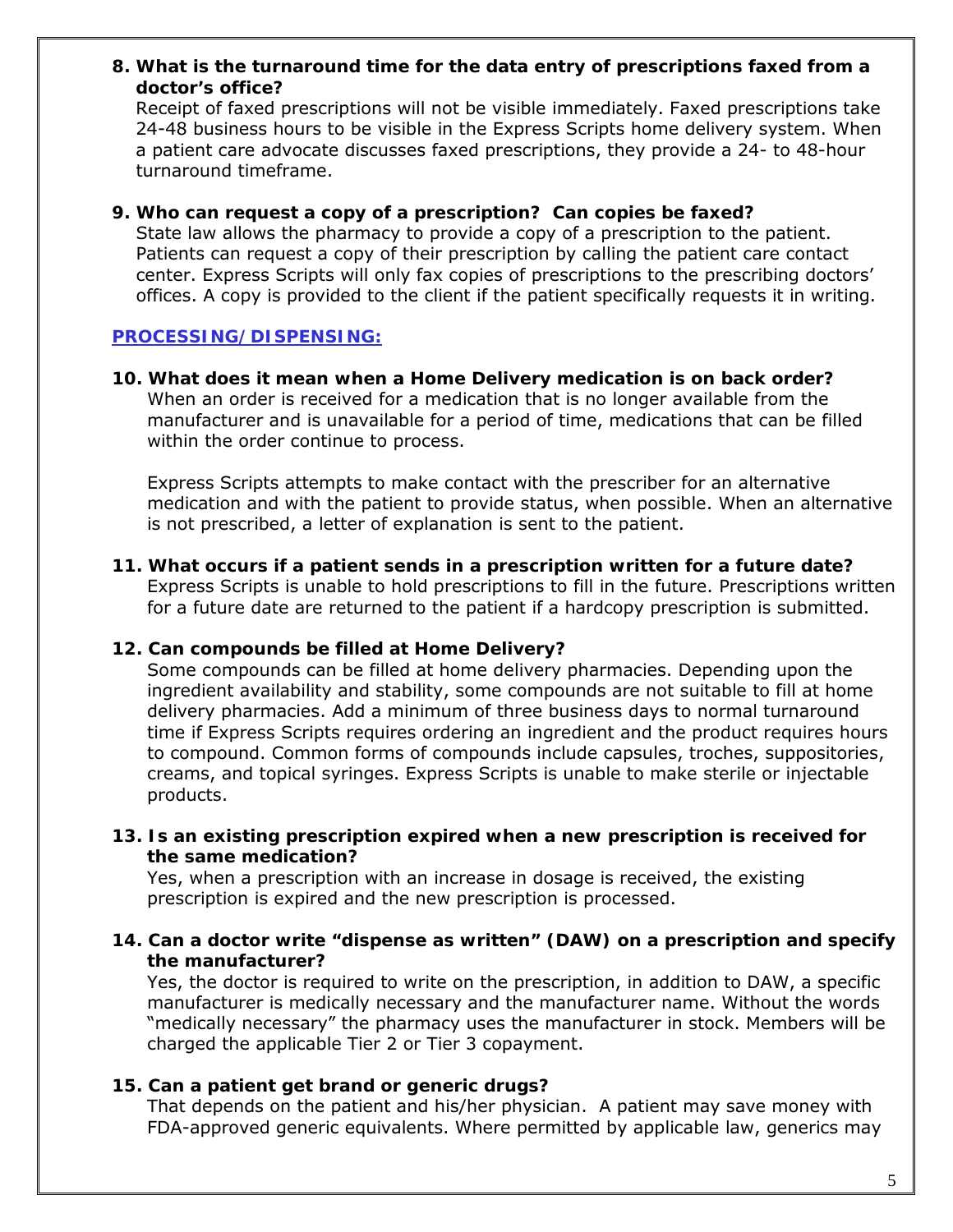be dispensed when appropriate and permitted by the physician. NOTE: Members may be charged the highest copay (tier 3).

# **16. What if a patient wants the brand dispensed?**

The patient can submit a note with the prescription to have the order filled with the brand drug. **NOTE: If a member requests a brand when a generic is available, the Member will be charged the generic copay plus the difference in cost between the brand and generic if a brand is dispensed when a generic is available.**

# **17. How long is a written prescription valid?**

A prescription is valid for one year from the date that it was written, unless written for a controlled substance. A prescription for a controlled substance is valid for 6 months.

- Class II controlled prescriptions are only valid for a one-time fill (i.e. Oxycontin, Duragesic, Actiq, Adderall).
- Class III V controlled prescriptions are valid for 5 refills, in addition to the initial fill (i.e. Valium, Vicodin, Phenobarbital).

# **18. Can a patient send in a prescription and call when ready to order it?**

Express Scripts does not delay filling prescriptions. All prescriptions mailed, faxed, or phoned in will be processed upon receipt and mailed to the patient. Patients should only submit those prescriptions ready to be filled. Once medications are mailed, they may not be returned to Express Scripts.

**19. What happens if a patient orders a prescription and it's too soon to refill it?** When a new prescription or a refill is unable to process due to refill too soon, but it is within 90 days of the date it can be filled, the prescription requested is held until its fill date. All unaffected medications in the order will continue processing. A letter is sent to the patient to inform them of the date the order can be filled and that their order will automatically be processed at that time.

# **21. Does Express Scripts Home Delivery consolidate when a prescription is written for less than a 90-day supply?**

All prescriptions are entered into the Express Scripts system as they were written by the prescriber. The system will auto-consolidate the eligible medications based on the standardized consolidation list and if the prescription has sufficient refills to increase the quantity dispensed to meet a 90-day supply. Certain drug classes may not be eligible for consolidation. Examples of prescriptions that will not be consolidated are (this is not all-inclusive):

- Antibiotics
- Anti-Smoking
- Blood Products
- Controlled Substances
- Dermatologicals
- Immunosuppressives
- Psychotherapeutics (especially antidepressants)
- Injectables (Insulin is an exception)

Some states may not permit consolidation. Currently, Texas, Ohio, and Oklahoma do not allow this practice.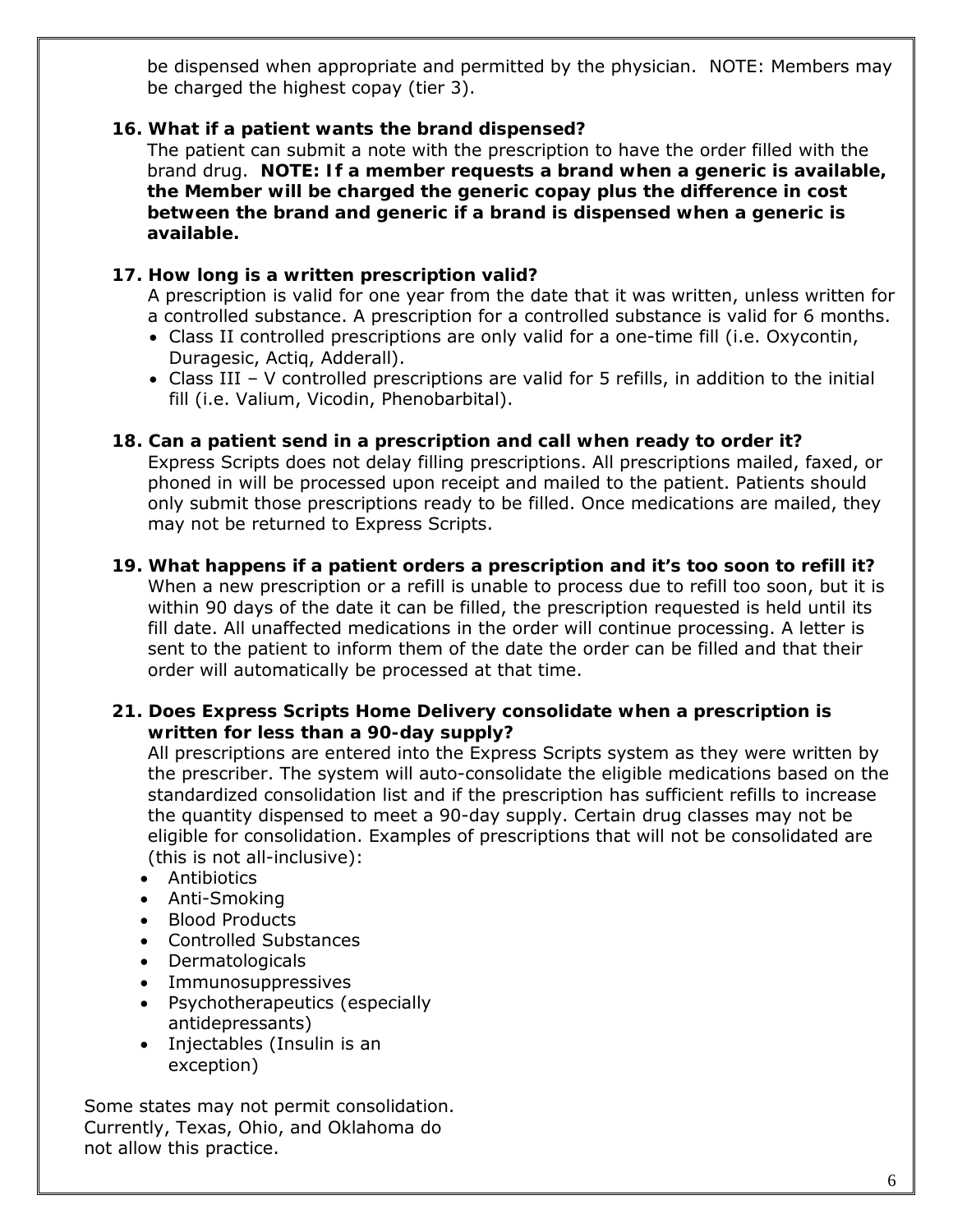# **NOTIFICATIONS:**

**22. How will a patient know if their prescription order has been received?** If you have not opted out of the automated outbound call notification or email notification, you will receive a notification once the prescription order has been entered for processing under your account. Please allow 24-48 business hours for a prescription to be visible and to be notified of receipt.

#### **23. A patient received an automated phone call and/or an email notification, what is this for?**

There are 4 different types of automated outbound call notifications/email notifications.

- Order Received: Patient will receive an order receipt notification once the order has been entered for processing. Please allow 24-48 business hours for a prescription to be visible and to be notified of receipt.
- Order Shipped: Patient will receive an order shipped notification once the order shows a shipped status.
- Order Delayed: Patient will receive an order delayed notification if the order has been processing for greater than 5 days.
- Refill Reminder: Patient will receive a refill reminder when a medication is due to be filled. Patient should follow the prompts to either refill or decline to prevent future calls on that prescription.

**PLEASE NOTE:** Due to HIPAA regulations, the patient's name and drug name cannot be mentioned on the automated outbound calls.

# **24. What can a patient do if he/she no longer wants to receive automated outbound call notifications/email notifications?**

A patient may contact customer service to request removal from the notification distribution. Being removed from this distribution will remove them from all categories of automated outbound call notifications/email notifications, including order received, order shipped, order delayed, and refill reminders.

• Virginia Members:  $#866-281-4279$ 

# <span id="page-6-0"></span>**PATIENTS:**

**25. Can a patient request different lids (i.e. non-childproof) at Home Delivery?** 

Yes, the patient calls the Express Scripts contact center and the PCA handles the request.

**26. Can an order be split at home delivery pharmacies? If yes, how and when can it occur?**

Express Scripts will not automatically "split" medications in an order. Attempts are made to keep all medications within an order together. There may be circumstances when an order will be split.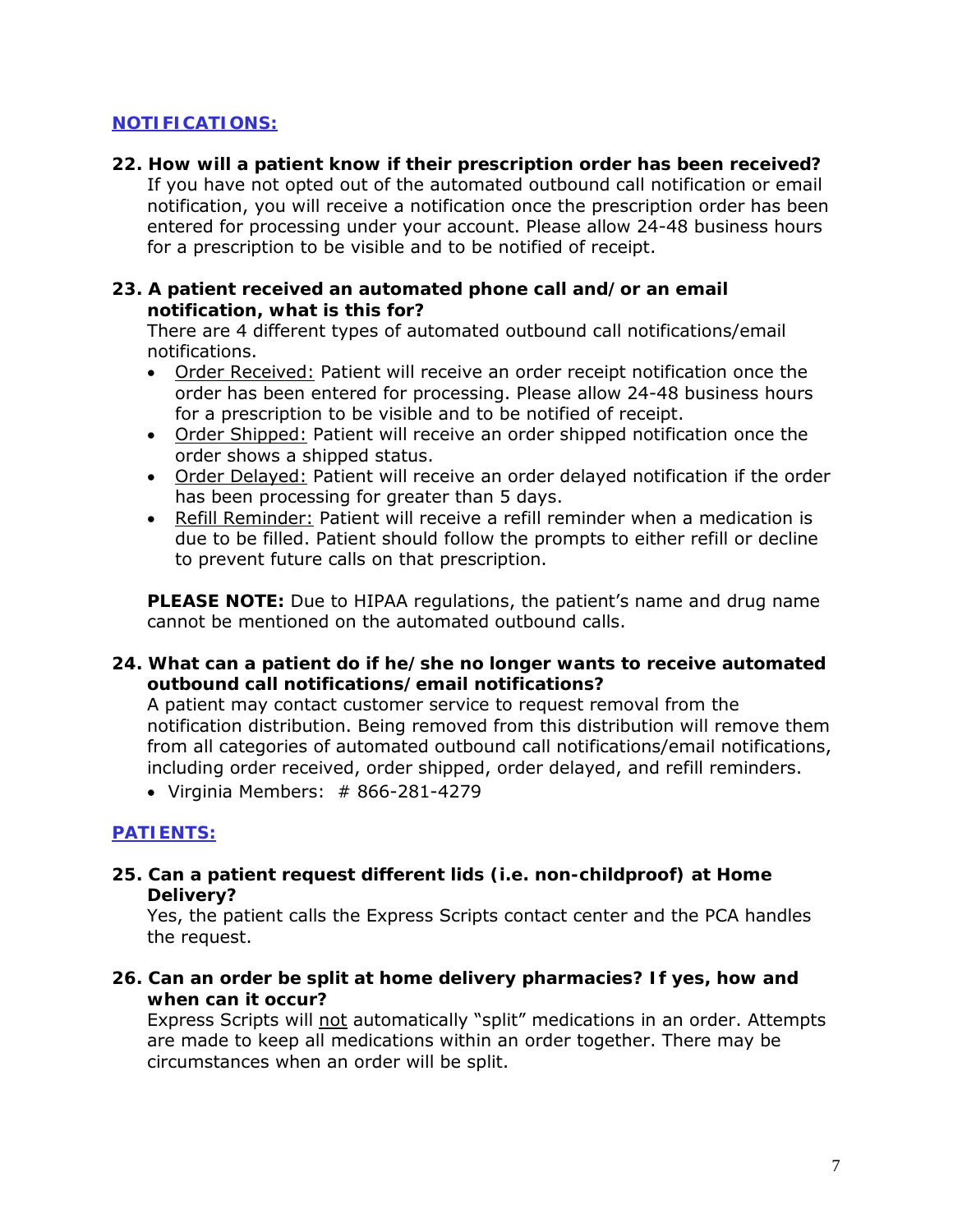# **27. Can Express Scripts accommodate vision-impaired patients by displaying larger print at home delivery?**

We are unable to attach larger print on the bottle labels but we can include a copy of the bottle labels in large print as part of a patient's paperwork packet. The Patient Order Form contains a box stating, "Check here for a COPY of your bottle label in LARGE print on a separate sheet of paper." We mark the account for this to occur on all future orders.

#### <span id="page-7-0"></span>**REPLACEMENT/RETURNS:**

#### **28. Will Express Scripts return an Rx to a patient?**

Yes, if Express Scripts is unable to a fill a prescription, it is returned to the patient.

#### **29. Can Express Scripts process replacements on controlled substances at home delivery pharmacies?**

Yes, a new hard copy prescription is required for Schedule 2 medications and must include a diagnosis if the supply is greater than 30 days. A pharmacist contacts the doctor to inform the patient is requesting a replacement. A replacement is not processed until a new hard copy of the Schedule 2 medication is received. If the request for a replacement is due to damaged medication, the medication must be returned and received prior to processing the replacement. Class III – V replacements require verbal approval from the doctor to replace, and must have a valid refill on file. If no valid refill is on file, a new prescription must be obtained prior to dispensing the replacement.

# **31. A patient's order status shows that it has been shipped, but the patient has not received the order. What can be done?**

When an order is delayed in transit (due to mail carrier delays or wrong address), Express Scripts will process a second claim and grant an early refill when the following criteria have been met:

- Patient inquires about the status of their order within 45 days of the date the order was shipped
- Patient has not received the order after at least 12 calendar days of the original ship date and was shipped via a USPS (First Class Mail) carrier
- Express Scripts unable to validate delivery
- Express Scripts Pharmacist has reviewed and approved the early refill request
- Patient can obtain a 30-day supply of medication from a retail pharmacy if eligible for an override from Pharmacy Help Desk. The patient will be responsible for the applicable retail copay

If the original order shipped 30 to 45 calendar days from the date the patient is contacting Express Scripts, a replacement order (early refill) will be sent. If the original order is received as well as the early refill order, the patient will be responsible for the payment of both orders.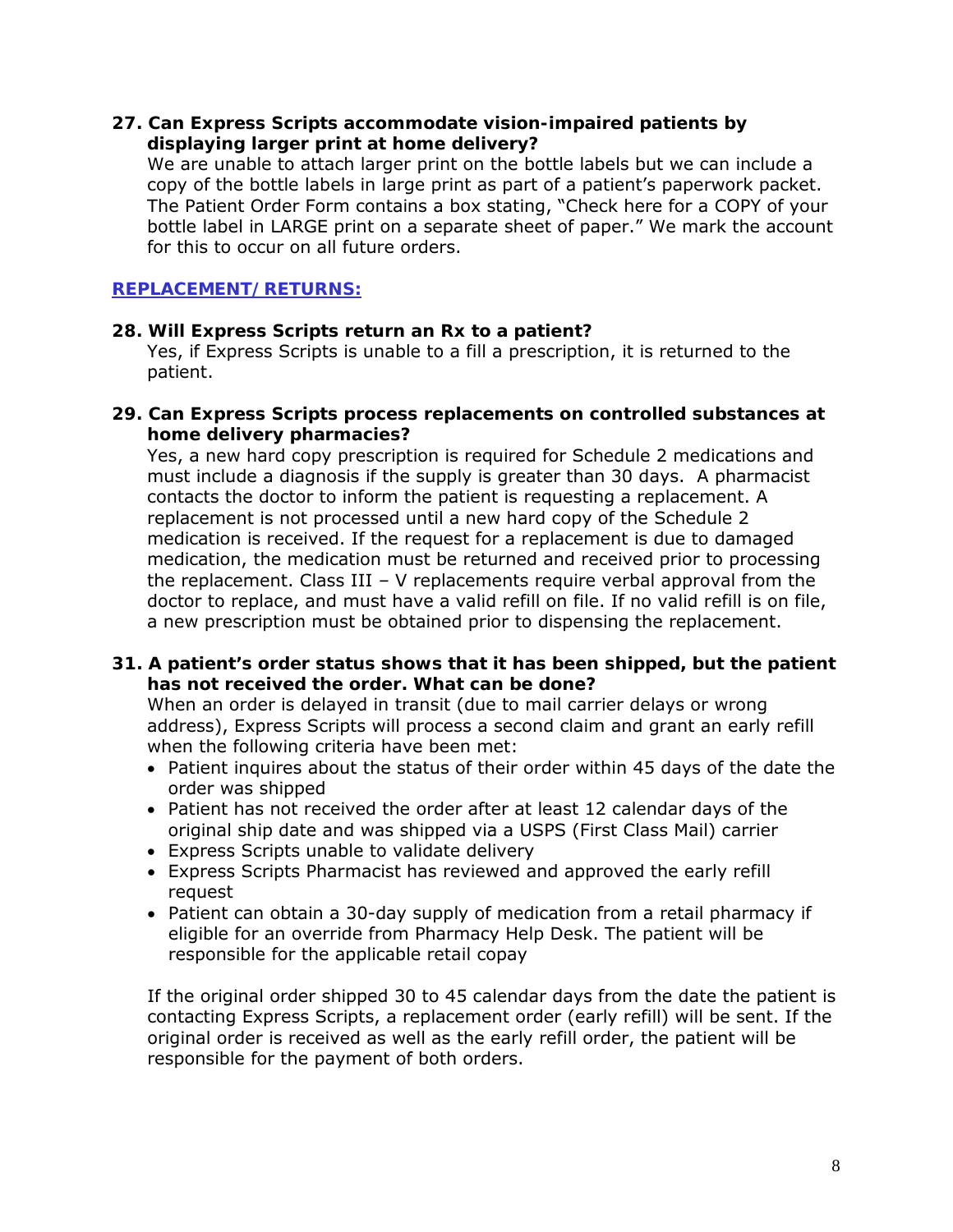#### **32. Will Express Scripts accept a returned order/prescription?**

If an order was processed and filled correctly, Express Scripts will not accept a request to return the order.

**33. Does Express Scripts reimburse for emergency supplies obtained from a local pharmacy when waiting for a home delivery prescription?**  Express Scripts may authorize reimbursement to a patient for a local supply obtained on an emergency basis when the following criteria are met:

- Patient has 10 days or less of medication on hand
- Order in-house greater than 7 days due to an Express Scripts delay or shipped to an incorrect address due to an Express Scripts error

If the situation meets the above criteria, the patient care advocate will provide the following options:

- Patient can obtain a small supply (i.e. 10 days) of medication and Express Scripts will reimburse the patient for their cost. Instructions will be given to the patient on how to proceed.
- Patient can obtain a 30-day supply of medication from a retail pharmacy if eligible for an override from RMHP Pharmacy Help Desk. The patient will be responsible for the applicable retail copay.

# <span id="page-8-0"></span>**SHIPPING:**

# **34. How are temperature-sensitive medications handled?**

Express Scripts works actively with drug manufacturers and shipping vendors to ensure the integrity of medications is maintained during shipping. Packaging and mailing guidelines are in accordance with manufacturer's recommendations and adhere to FDA mandates. Refrigerated drugs will be shipped expedited mail service at no additional cost to the patient.

#### **35. Can Express Scripts ship medications internationally?**

Medications are not typically shipped internationally. Due to the unpredictability of international shipments, Express Scripts will only ship a medication internationally if the patient provides an American Post Office (APO) address or a Fleet Post Office (FPO) address. The preferable options to shipping internationally are:

- An early refill with a quantity greater than 90 days (based on plan setup and the amount of medication needed by the patient).
- Reimbursement of medication purchased out of the country, if allowed by plan.
- Medication is shipped to a relative in the U.S. who forwards to the patient.
- Medication is shipped to the patient's place of employment to be forwarded through intra-company mail. The patient should notify their employer of the incoming medication.
- The patient should call to discuss the best option for their particular scenario. Refrigerated items are not shipped internationally. Express Scripts does not ship medications to a country not allowing foreign shipments of medication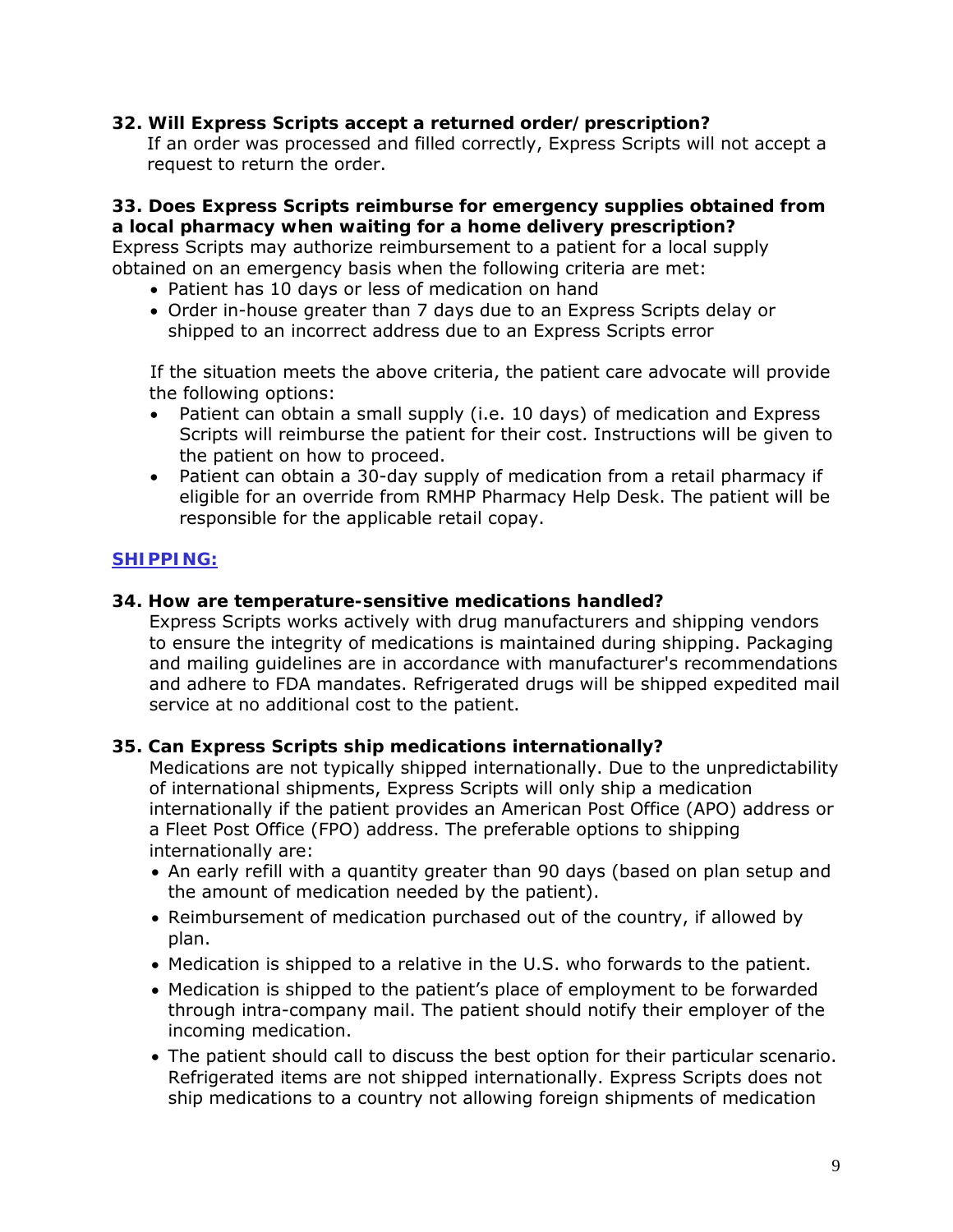into the country. A package shipped to a foreign address and returned as undeliverable without a new FPO / APO address is not replaced and the patient is not credited.

#### **36. Can Express Scripts ship overnight delivery to a P.O. Box?**

A street address is required to ship medications by overnight delivery or by a specific carrier. Overnight options may be available upon request and require additional shipping and handling charges. For information on pricing and availability, contact Express Scripts Customer Service.

#### **37. How will an order be mailed?**

 Orders are shipped in tamper-proof packaging by USPS unless the drug requires special handling, such as refrigeration. There is no indication on the package that it is from a pharmacy.

#### **38. What are the shipping methods used by Express Scripts?**

Express Scripts uses a variety of carriers including: USPS, DHL, FedEx, and UPS.

#### **39. When is a signature required for a package?**

Signatures are required for Class II controlled substances, narcotics, and medications valued at \$5,000 and above. Signature-required orders are shipped by UPS, FedEx, or USPS Signature Confirmation.

#### **40. How does a patient change or correct a mailing address for prescriptions?**

Patients should call the Express Scripts Contact Center when they want to change, modify, or correct a mailing address. Be aware that Express Scripts conducts a nightly "cleansing" process which syncs up addresses on file at Express Scripts with what the post office has on file. The post office file will write over any addresses that are different than what they have on file. If a patient corrects their address to 1234 B ½ Rd., but the Post Office has 1234 BE  $\frac{1}{2}$  Rd. on file, the post office file will over write the address. If this appears to be a problem, please ask the patient to contact the post office.

#### <span id="page-9-0"></span>**BILLING/ACCOUNTS RECEIVABLE:**

**41. What are the copay thresholds at home delivery pharmacies? How does this affect an account with a credit card on file?** Express Scripts threshold limit is based on the total dollar amount of an order, not the individual Rx copay. The thresholds are: \$150 without a credit card on file \$500 with a credit card on file

When an order exceeds either copay threshold, Express Scripts will check history for a similar buying pattern (i.e. similar medication with similar copays.) If the pattern exists, the order is released to continue processing and either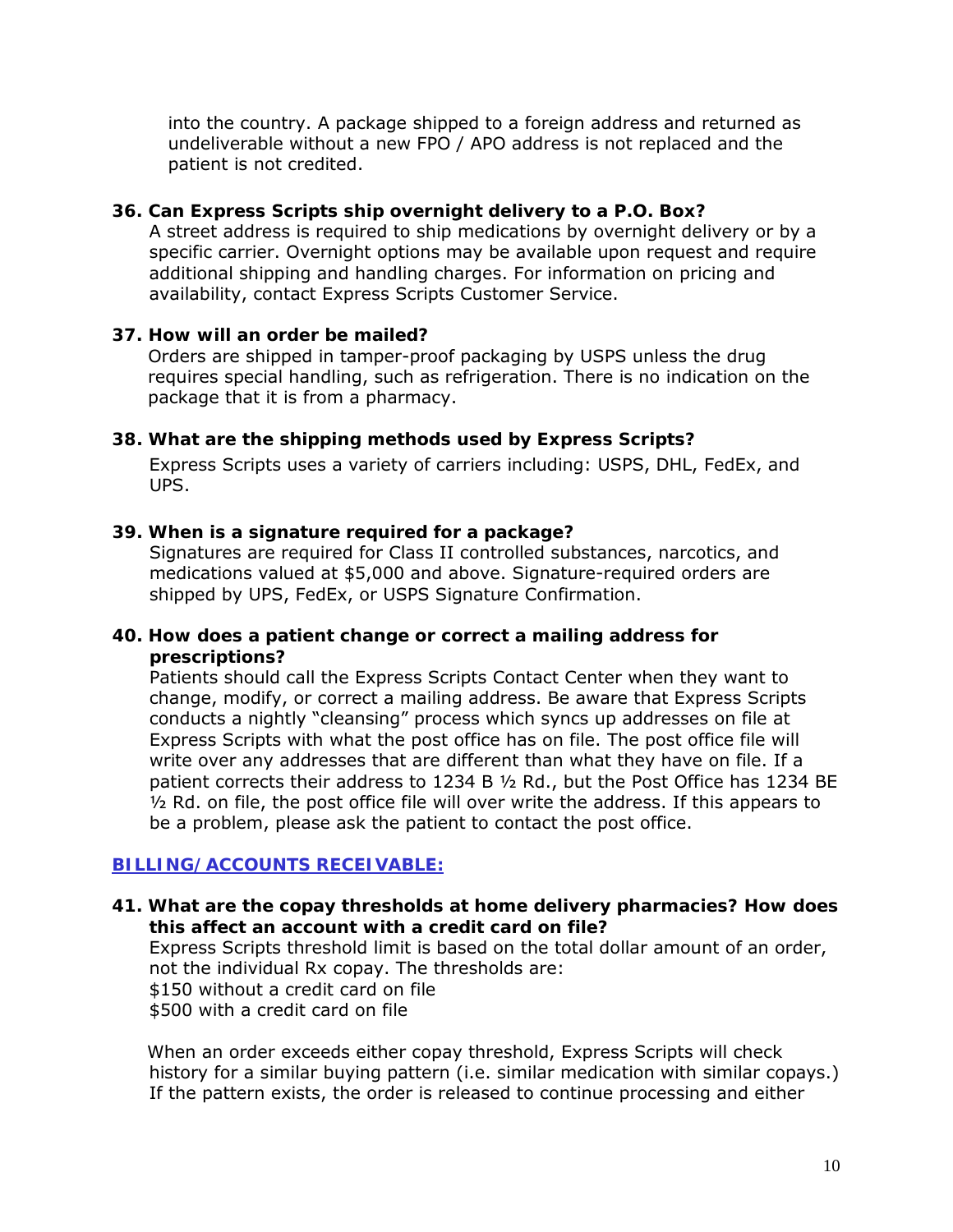invoiced or charged to the credit card on file. If no similar buying pattern exists, Express Scripts will contact the patient for approval before shipping.

Express Scripts will attempt to contact the patient to resolve the copay exception. In the event that a message is left, Express Scripts will hold the order up to 2 business days awaiting a response. If approval is not attained, the order is removed from processing and the patient is sent a letter of explanation.

#### **42. Can I use my flexible spending account (FSA) or health savings account (HSA) card at home delivery pharmacies?**

A benefits card issued for FSA or HSA programs can be used as a debit / credit card if the card is issued through a valid credit card vendor such as Master Card or Visa. It is the responsibility of the patient to provide notification to Express Scripts for its use and when to remove the card from Express Scripts files once benefits are exhausted. Real-time reporting is in place. Express Scripts currently works with Evolution Benefits, MBI / Metavante, and First Data in this capacity.

# **43. When will a patient's account be considered delinquent? How does it affect future prescriptions?**

Orders are not filled on accounts with past due balances in excess of \$40 for 90 days or longer. For fills / refills requested on delinquent accounts, the patient is contacted and provided the following information: amount overdue, number of hours Express Scripts will hold the refill, and the phone number to call for questions or to pay down the balance. When payment is received, the order is released for processing. If the copayment is not received after our attempt, the patient is informed by mail that a payment is required. If it is a new prescription, it is returned with a letter of explanation.

When a patient does not pay for their medications, we will send monthly statements requesting payment. After a certain time period, if payment is not received, the account is turned over to a collections agency that sends letters to the patient. When patient is placed in collections, they are informed going forward they must provide payment upfront (check or credit card information), prior to shipping the medication.

# **44. Can a stop payment be put on a check?**

Yes. There is a \$15 fee per stop payment request.

**45. If a patient has an experience with nonsufficient funds (NSF) on a check/payment, will the patient be able to pay by check in the future?** After three occurrences of nonsufficient funds, Express Scripts requires the patient to pay by money order or credit card for all future orders.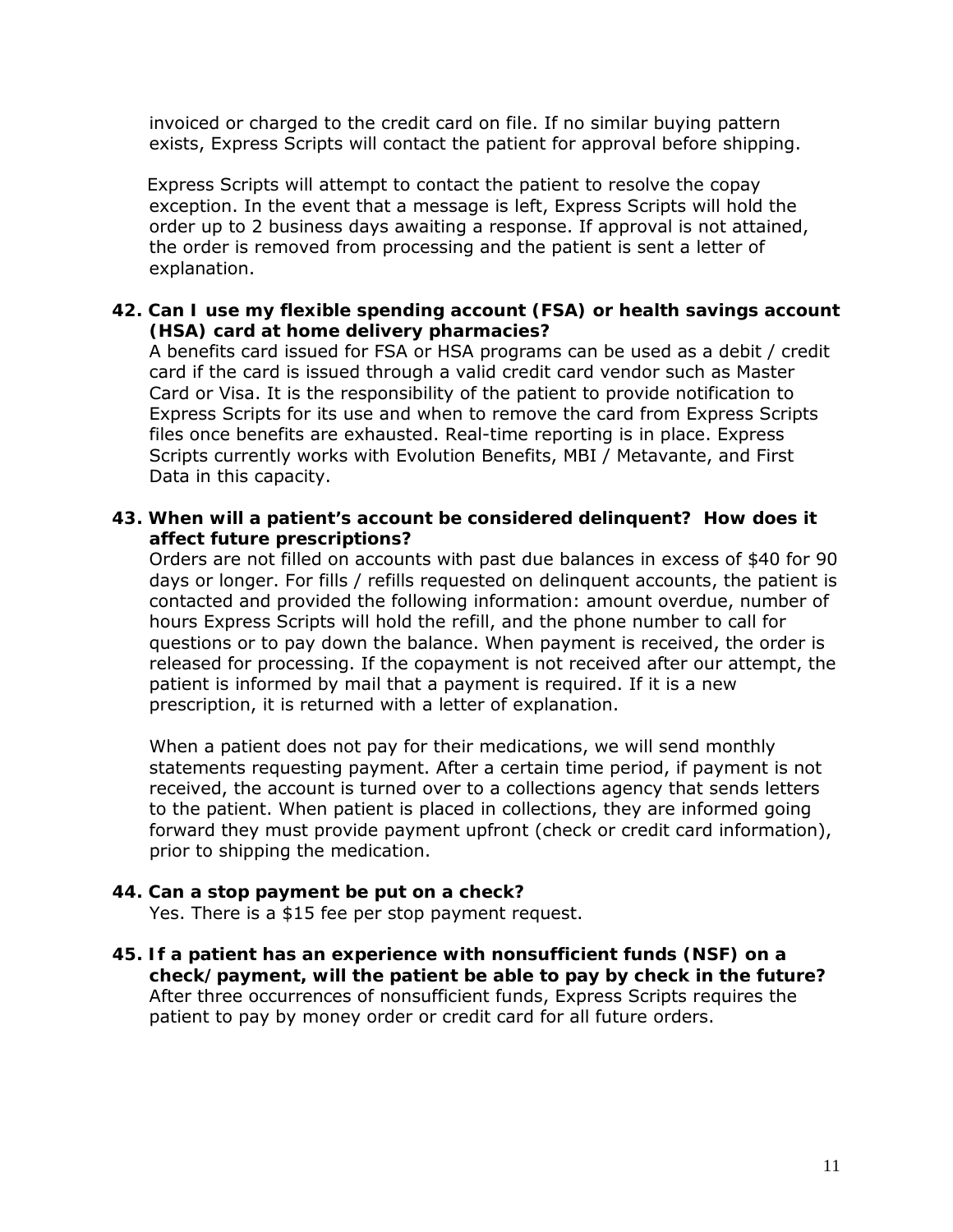#### **46. What is the turnaround time for checks to be posted to a patient's account?**

When we receive a check with a home delivery fill, it takes approximately five to ten business days to post and deposit the check. If an order processes and ships over a short time frame, the order may contain an invoice stating the patient has a balance due if the check is not posted and deposited. Payments sent after the order has shipped are processed within 48 hours of receipt.

# **47. What are general guidelines around home delivery AR processing?**

- Refunds: Account balances and credit balances will transfer to Express Scripts. Refunds are auto-initiated on any credit balance carried for more than 120 days.
- Copay Limits: (Express Scripts standard) If paying by check \$150; If paying with Credit Card - \$500; If patient does not respond to call, the order is pended.
- Collections Process: If there is no payment within 90 days (letters will be sent), Express Scripts will turn the account over to a 3rd party for collection.
- Bill Me Later is an option where a 3rd party vendor will provide credit for 90 days, same as cash. \$150 min./no max. Members can register for this option via the pharmacy website or Express Scripts customer service.
- Credit Card on File: Patient can select a preferred card over the last card on file.

#### **48. Will Express Scripts write off a balance due?**

Express Scripts will only write off a balance when a patient is deceased. All other balances are sent to collections after we have attempted to collect payment.

- **49. How will a patient know if he/she has an outstanding balance?** Patients receive an invoice with each order processed by Express Scripts. Additionally, monthly statements are sent to patients with outstanding balances.
- **50. How does Express Scripts apply payment when multiple credit cards are on file?**

When an order is received, the preferred credit card vs. the last credit card will be used.

Upon shipment, the card will be billed and the statement will reflect the charge.

#### <span id="page-11-0"></span>**WEB:**

**51. If a patient registers online, does the patient need to mail in a patient profile in order for prescriptions to be processed?**

No. When a patient registers online, we recommend they mail their prescriptions with a profile, but it is not required. The profile is the form for first-time users. An order form is generated with each order and we highly recommend the patients send this form with future orders.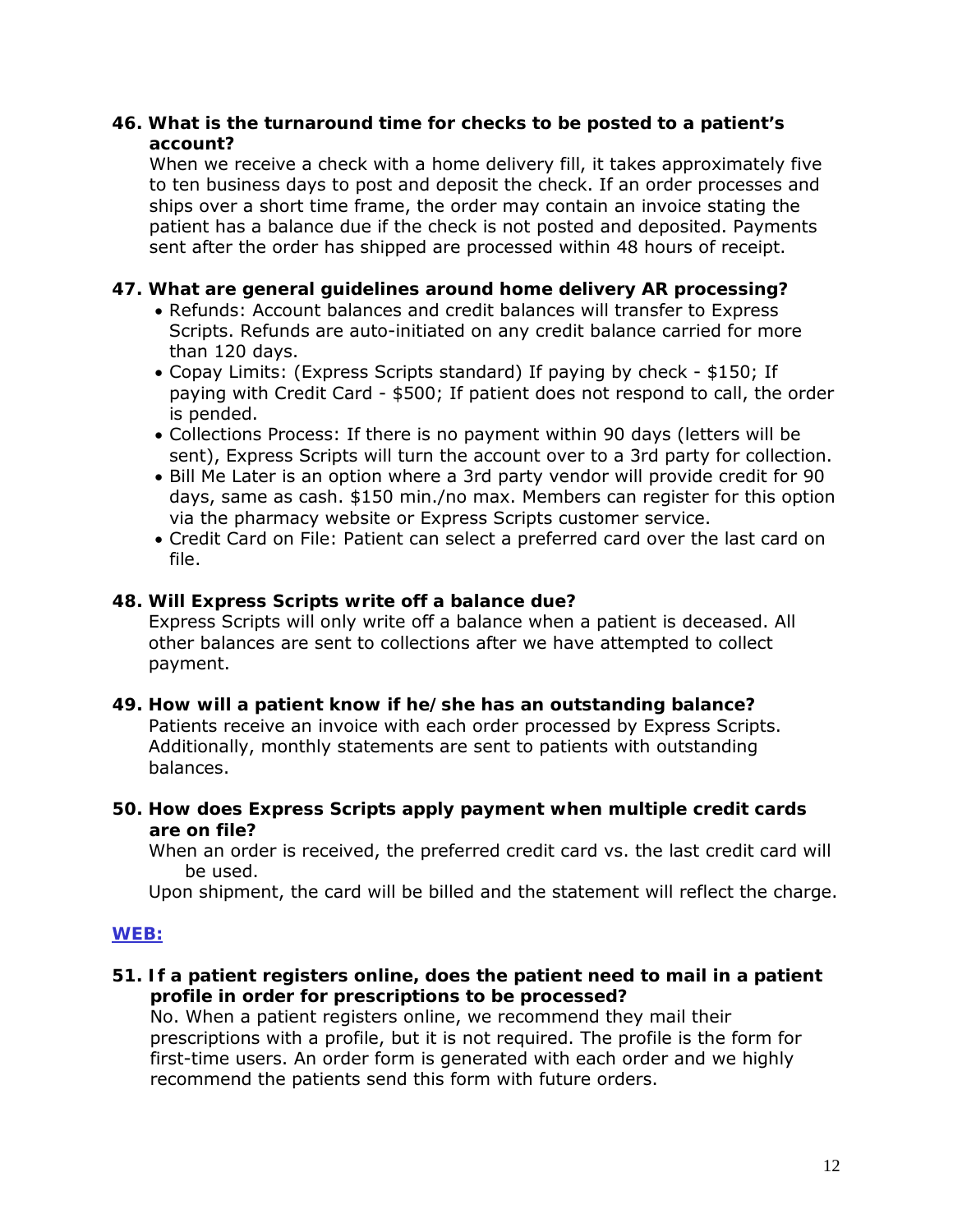# <span id="page-12-0"></span>**MISCELLANEOUS:**

#### **52. Can Express Scripts home delivery pharmacies accept prescription transfers from retail pharmacies?**

No, Express Scripts is unable to accept transferred prescriptions but will assist the patient by contacting the physician to obtain a new prescription.

#### **53. Can a prescription at Express Scripts home delivery be transferred to my retail pharmacy?**

Yes, Express Scripts can transfer a prescription during business hours to a retail pharmacy if it has already been filled at Express Scripts at least once, has refills available, and has not expired. The transfer would require the retail pharmacist to call the Express Scripts Customer Service Dept. The PCA would triage the call and transfer the call to an Express Scripts Pharmacist to perform the transfer.

#### **54. How does branded generics process work?**

When Express Scripts is able to obtain favorable pricing on a brand, it is able to pass that savings on to the patient and client by billing the drug as a generic.

#### **55. When is a patient's eligibility determined?**

Eligibility is determined at the point of adjudication. When a patient is either not able to be located or there is an edit regarding active coverage.

- If a patient is determined to be "Not Active" or "Coverage Termed," Express Scripts will attempt to find alternate coverage prior to returning prescriptions.
- <span id="page-12-1"></span>• A letter of explanation is sent to the patient. If applicable, the prescription submitted will be enclosed.